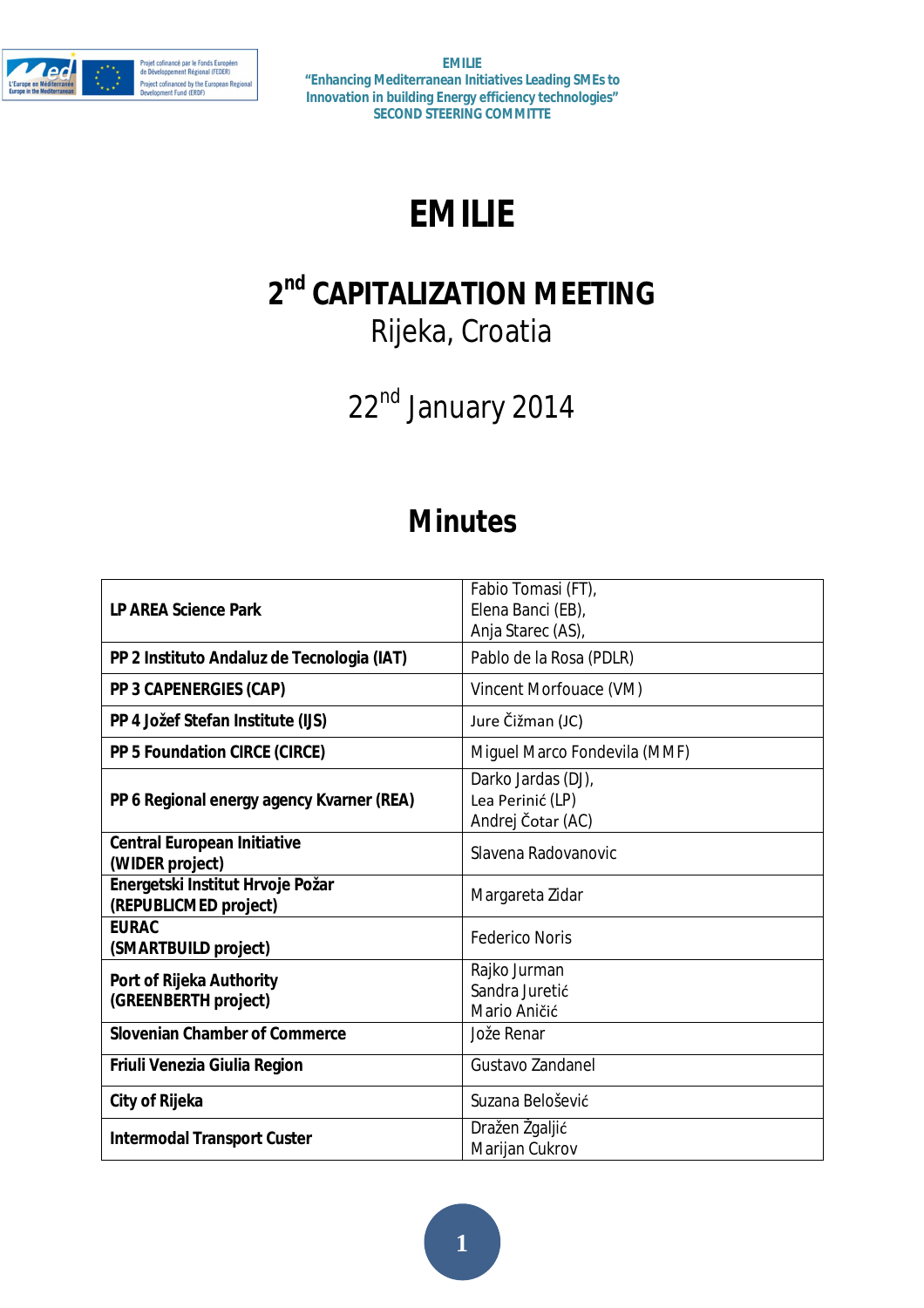

### **Objectives and Methodology**

In the frame of the second Capitalization Meeting of the EMILIE project, after a brief presentation of all the projects involved, an interactive workshop was designed to foster the share of ideas, knowledge and know how among the participants (both project partners and other projects representatives).

The objectives of this workshop are:

- 1. SWOT analysis on "Energy Efficiency Building potential market";
- 2. Identification of the barriers that prevent the introduction of innovative solutions in the construction market;
- 3. Identification of solutions able to overcome these barriers.

The above mentioned issues are crucial for the definition and implementation of the EMILIE capitalization strategy as well as for the other projects and stakeholders participating to the meeting. The participants were divided into three working groups each one 5 or 6 people strong. All of the three tables discussed the first topic for about 25 minutes. At the end a referee from each table presented the outcomes of the discussion in order to share them also with the participants to the other tables.

After these presentations were over people shuffled among the tables and the process described above replied for the second and third topic. The reshuffling of the tables gave to all of the participants the opportunity to speak and share their ideas with all the people attending the meeting.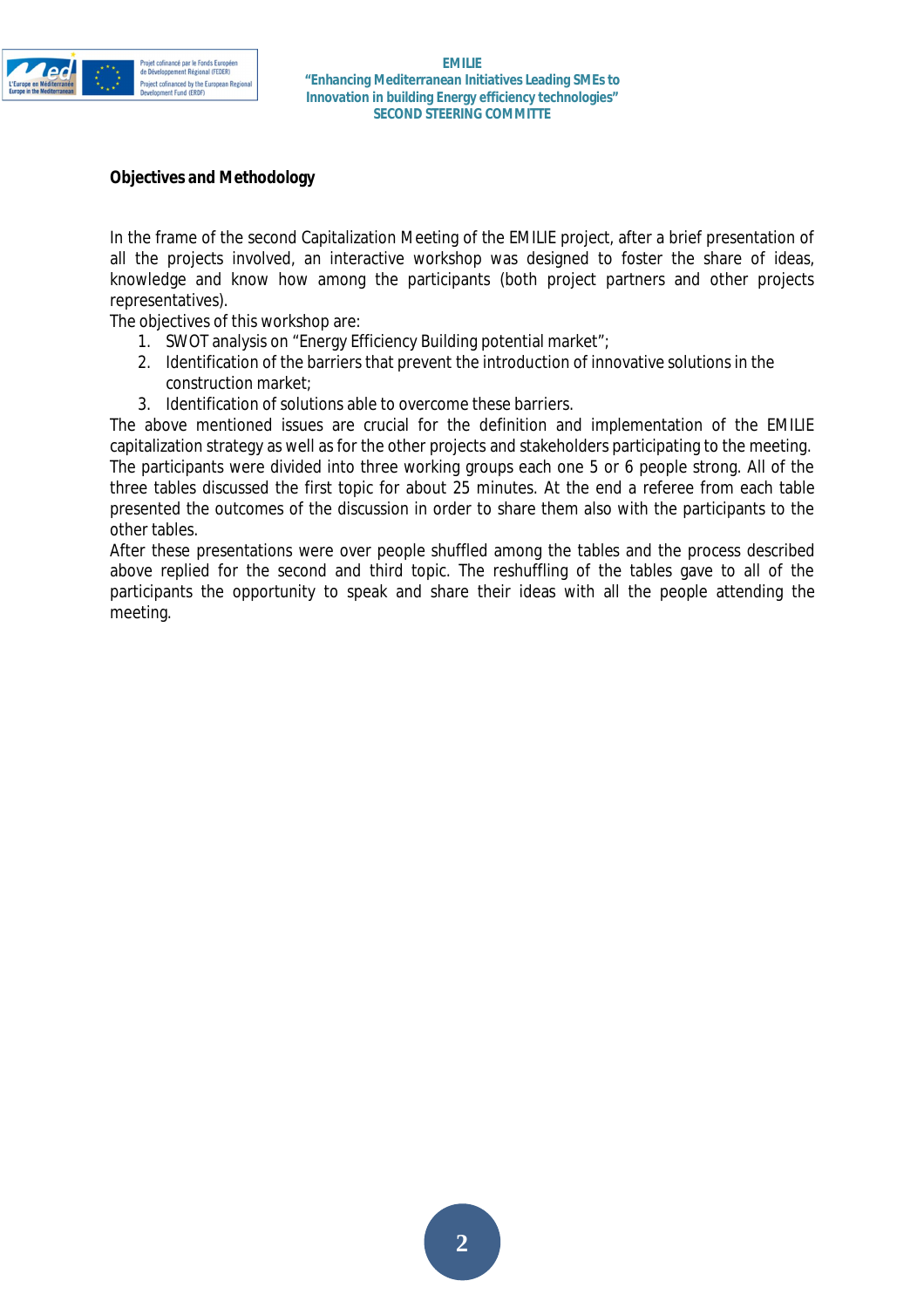

#### **EMILIE "Enhancing Mediterranean Initiatives Leading SMEs to Innovation in building Energy efficiency technologies" SECOND STEERING COMMITTE**

# **1. SWOT analysis - Energy efficiency Building potential market**

| <b>Strengths</b>                                                                                                                                                                                                                                                                                                                                                                                                                                                                                                                                                                                                                                                                                                                                                                                                                                                                                                                                                                                                                                                                                                                                                                                                                                                                                                                                                                                                                                                                                                                                                                                  | <b>Weaknesses</b>                                                                                                                                                                                                                                                                                                                                                                                                                                                                                                                                                                                                                                                                                                                                                                                                                                                                                                                                                                                                                                                                                           |
|---------------------------------------------------------------------------------------------------------------------------------------------------------------------------------------------------------------------------------------------------------------------------------------------------------------------------------------------------------------------------------------------------------------------------------------------------------------------------------------------------------------------------------------------------------------------------------------------------------------------------------------------------------------------------------------------------------------------------------------------------------------------------------------------------------------------------------------------------------------------------------------------------------------------------------------------------------------------------------------------------------------------------------------------------------------------------------------------------------------------------------------------------------------------------------------------------------------------------------------------------------------------------------------------------------------------------------------------------------------------------------------------------------------------------------------------------------------------------------------------------------------------------------------------------------------------------------------------------|-------------------------------------------------------------------------------------------------------------------------------------------------------------------------------------------------------------------------------------------------------------------------------------------------------------------------------------------------------------------------------------------------------------------------------------------------------------------------------------------------------------------------------------------------------------------------------------------------------------------------------------------------------------------------------------------------------------------------------------------------------------------------------------------------------------------------------------------------------------------------------------------------------------------------------------------------------------------------------------------------------------------------------------------------------------------------------------------------------------|
| Now the market is ready for energy efficient technologies<br>There are many established as well as new promising<br>٠<br>technologies<br>A lot of data on savings potential are now available;<br>The implementation of several European and national<br>legislation supporting energy efficiency in buildings (EEB) and<br>renewable energy sources (RES) will push the EEB market<br>SMEs are flexible to adapt to the new market requirements<br>$\bullet$<br>Public awareness and attitude on environmental issues and<br>EEB improved significantly in the last years.                                                                                                                                                                                                                                                                                                                                                                                                                                                                                                                                                                                                                                                                                                                                                                                                                                                                                                                                                                                                                       | Most of the existing building stocks is not in good shape (this<br>is also an opportunity)<br>The economic crisis hit dramatically the construction sector in<br>the MED area (especially new building).<br>The economic crisis is preventing people from investing in<br>$\bullet$<br>building energy efficiency (retrofitting);<br>Most of the common citizens are not able to assess the exact<br>$\bullet$<br>benefit of energy efficiency.<br>Lack of customer's knowledge about the use of not<br>$\bullet$<br>conventional HVAC systems and NZEB.<br>Unskilled craftsmen to install the most advanced EEB<br>technologies<br>Lack of planners/designers able to integrate together<br>different energy systems<br>Decreasing number of young students studying technical<br>subjects related to EEB;<br>SMEs cannot easily access to some promising construction<br>markets since they are dominated by large players;<br>Construction sector is not open to innovation;<br>Complex rules and regulations related to EEB and RES<br>(permits, grants, subsidies etc.) create barriers to the market. |
| <b>Opportunities</b>                                                                                                                                                                                                                                                                                                                                                                                                                                                                                                                                                                                                                                                                                                                                                                                                                                                                                                                                                                                                                                                                                                                                                                                                                                                                                                                                                                                                                                                                                                                                                                              | <b>Threats</b>                                                                                                                                                                                                                                                                                                                                                                                                                                                                                                                                                                                                                                                                                                                                                                                                                                                                                                                                                                                                                                                                                              |
| Large number of buildings need retrofitting;<br>Large saving potential lies still on a better management of<br>$\bullet$<br>the existing buildings and HVAC systems requiring just<br>minimal investments;<br>Increased electricity prices trend in the long term will<br>$\bullet$<br>improve EEB appealing<br>New EU directives are supporting building retrofitting<br>$\bullet$<br>Availability of European funds, several subsidies and tax<br>$\bullet$<br>benefits supporting EEB and RES (constancy is more<br>important than quantity);<br>New financial schemes are establishing in the market (the<br>$\bullet$<br>most promising is ESCO);<br>Technologies targeted to specific climate or locally available<br>resources are emerging;<br>Several technologies are getting more and more common<br>$\bullet$<br>and, due to scale economies, their prices will drop resulting<br>in a wider use and in a larger number of building retrofitted;<br>EEB investments will lead to the local creation of new jobs in<br>$\bullet$<br>the long term;<br>Clusters focused on EEB are arising<br>$\bullet$<br>The electric market integrates several RES sources<br>٠<br>Electric market liberalization will reduce energy prices<br>In the MED new members countries there will be new<br>$\bullet$<br>regulations (like the building energy certificate) and new<br>funds that will boost the EEB market<br>Ageing is an opportunity to create flats tailored to the needs<br>$\bullet$<br>of semi and not independent elderly people including<br>demotic application and EE solutions; | EEB National plans require a more constant flow of funds and<br>$\bullet$<br>monitoring of impact<br>Reliability of efficiency and ROI estimation in regard to<br>$\bullet$<br>several EEB technologies is still not good, hindering the<br>diffusion of the ESCO system<br>Subsidies RES are or will be cut due to the spending review<br>carried out by most of the MED countries. The uncertainty on<br>the availability of the subsidies prevent companies from<br>investing in EEB<br>The cost of fracking is getting down reducing the price of oil<br>$\bullet$<br>and so threatening RES<br>EEB and RES require long term projects and investment, but<br>long term projects do not win political support and social<br>acceptance<br>Unpredictable energy prices trends in the short term;<br>∣•<br>Increasing competition from South East Asia countries<br>$\bullet$                                                                                                                                                                                                                             |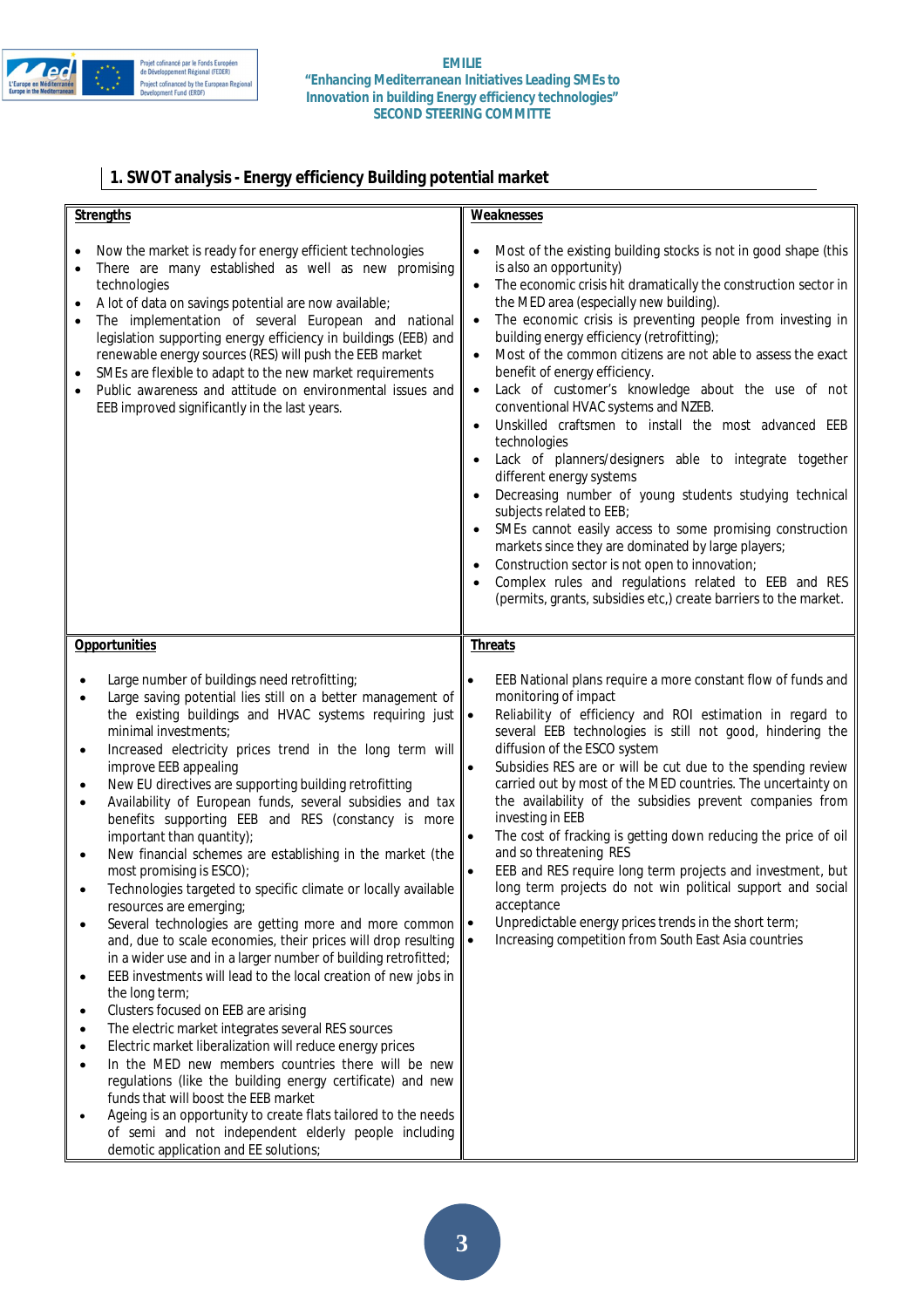

# **2. Barriers that prevent the introduction of innovative solutions in the construction market**

#### **Financial**

- 1. Lack of funds (instable state funding)
- 2. General lack of trust on politicians and public funds
- 3. High price of new (innovative) technologies  $\rightarrow$  long payback time
- 4. Reluctance of financial institutions (banks) towards specific funding schemes for EEB (e.g. ESCOs)
- 5. Too much complex procedures regarding access to funds
- 6. Lack of available capitals and uncertainty on market trends due to the economic crisis prevent investments

### **Administrative/Regulatory**

- 1. Too much complex bureaucratic procedures (permits, licences etc.)
- 2. Lack of know-how on energy monitoring and management (both among private citizens and public sector)
- **3.** Lack of skilled craftsmen, installers and designers in relation to EEB: the educational system is not able to train and update properly designers and craftsmen as well as providing enough refresher courses
- 4. Best practices are not enough promoted, capitalized and replicated
- 5. Risk of higher insurance fees
- 6. Ineffective/insufficient regulatory framework concerning implementation of emerging EE technologies
- 7. Low acceptance of long term planning and projects

#### **Technological**

- 1. Research and industry do not 'speak the same language
- 2. Lack of simulation tools for reliable prediction of possible savings
- 3. SMEs and designers are reluctant to integrate innovation: they are focused just on implementing single construction jobs
- 4. Data from energy monitoring systems are not user friendly

#### **Social**

- 1. Lack of awareness on the cost of energy inefficiency
- 2. Customers are not able to assess properly the potential of energy/money savings
- 3. Customers do not trust emerging technologies
- 4. Customers are not used to not conventional HVAC systems or NZEB and are not able to use them properly
- 5. It is difficult to explain the benefit of EEB to the customer
- 6. It is costly to demonstrate the innovativeness of new technologies and their benefits
- 7. It is costly and difficult to convince customers in purchasing new not yet diffused EEB technologies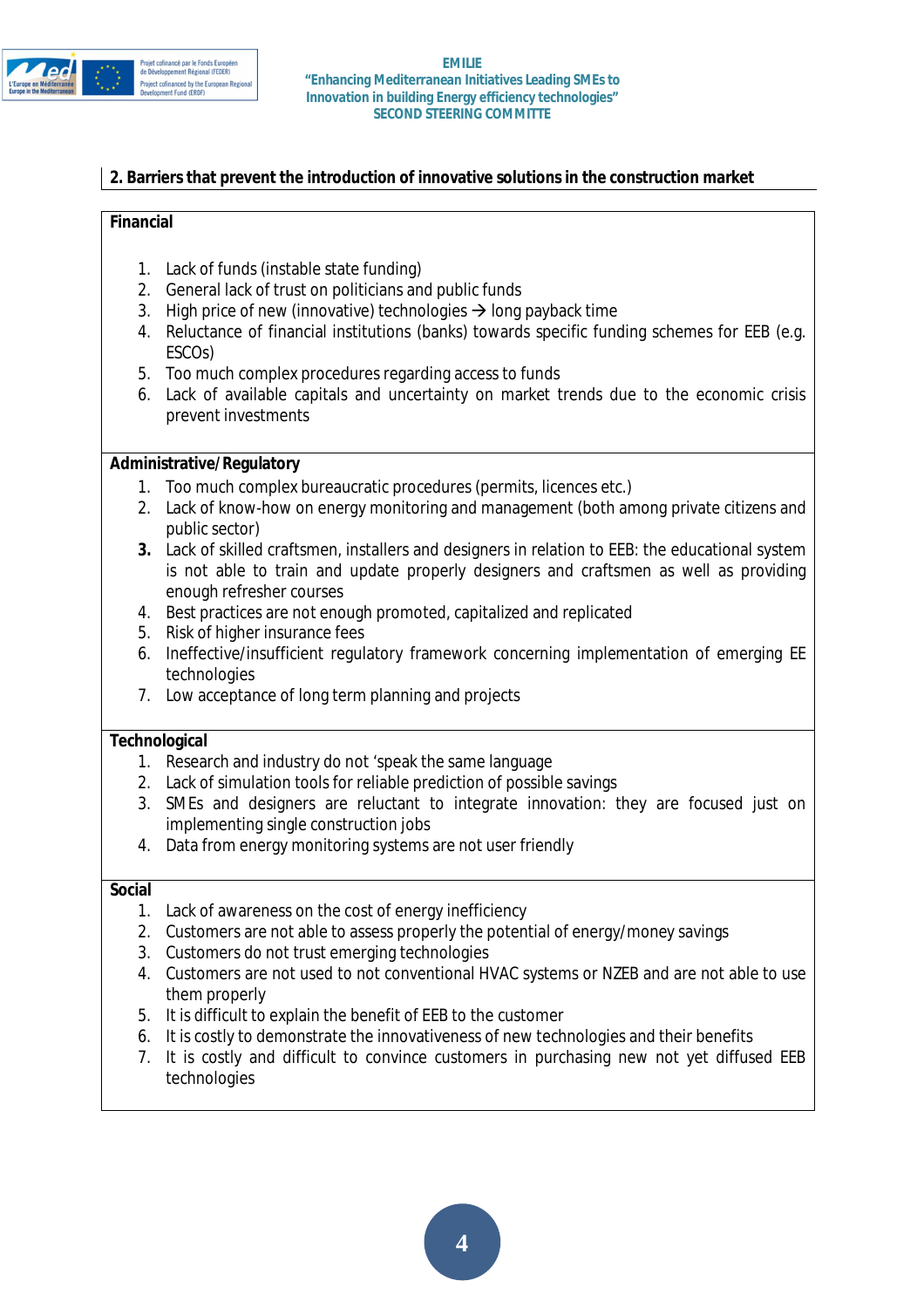

# **3. Solutions to overcome the previously mentioned barriers**

### **Financial**

- 1. Targeting the actual consumer needs
- 2. Support of implementation of demonstrative projects (creation of 'success stories')  $\rightarrow$ Replicating successful business models
- 3. Public buildings as examples for market acceptance
- 4. Fiscal benefits and subsidies should be maintained and their availability in future should be clarified in order to win investors trust
- 5. EU products should be granted higher incentives rate if this doesn't infringe regulations and agreements on international trade
- 6. Incentives for ICT and demotic applications to improve EEB
- 7. Public ESCOs should be created
- 8. Fiscal benefits and taxes arranged by the level of EE in the building
- 9. Public investments in new tech and R&D
- 10. Simplify access to funds

### **Administrative/Regulatory**

- 1. Access to (external) demonstration facilities
- 2. Include innovative and updated programmes into school curricula in order to create new expert profiles (specialists)
- 3. Targeted awareness campaigns
- 4. Fostering the creation of clusters including PA, R&D centers, Companies in order to exchange best practices and promote synergies
- 5. Increase the number of skilled building workers by addressing the gap in knowledge and skills in the construction sector, upgrading or establishing large-scale qualification and training systems
- 6. Enhancing the capacity of public authorities to plan and implement sustainable energy policies. Empowering public authorities to plan, finance and implement ambitious sustainable energy policies and plans. Especially sectors with high energy saving potential
- 7. Public procurement of innovative sustainable energy solutions. Reducing barriers to sustainable energy public spending through e.g. sharing best practice and involve central purchasing organisations
- 8. Empowering stakeholders to assist public authorities in the definition and implementation of sustainable energy policies and measures. Projects to target specific actors among stakeholders (utilities, industry, financing institutions, non-gov. org., consumer associations, interest groups, trade unions…)
- 9. Public intervention should be focused on the market: ESCO is the most appropriate solutions since it is in line with market rules. Public sector should support the ESCO by providing clear regulations, using it extensively for the management of public buildings and providing guarantees for investments made by ESCO
- 10. Public demand should foster new technologies
- 11. Government should launch long term energy plans
- 12. Monitoring of energy performance of public building should become mandatory
- 13. Simplification of bureaucratic procedures